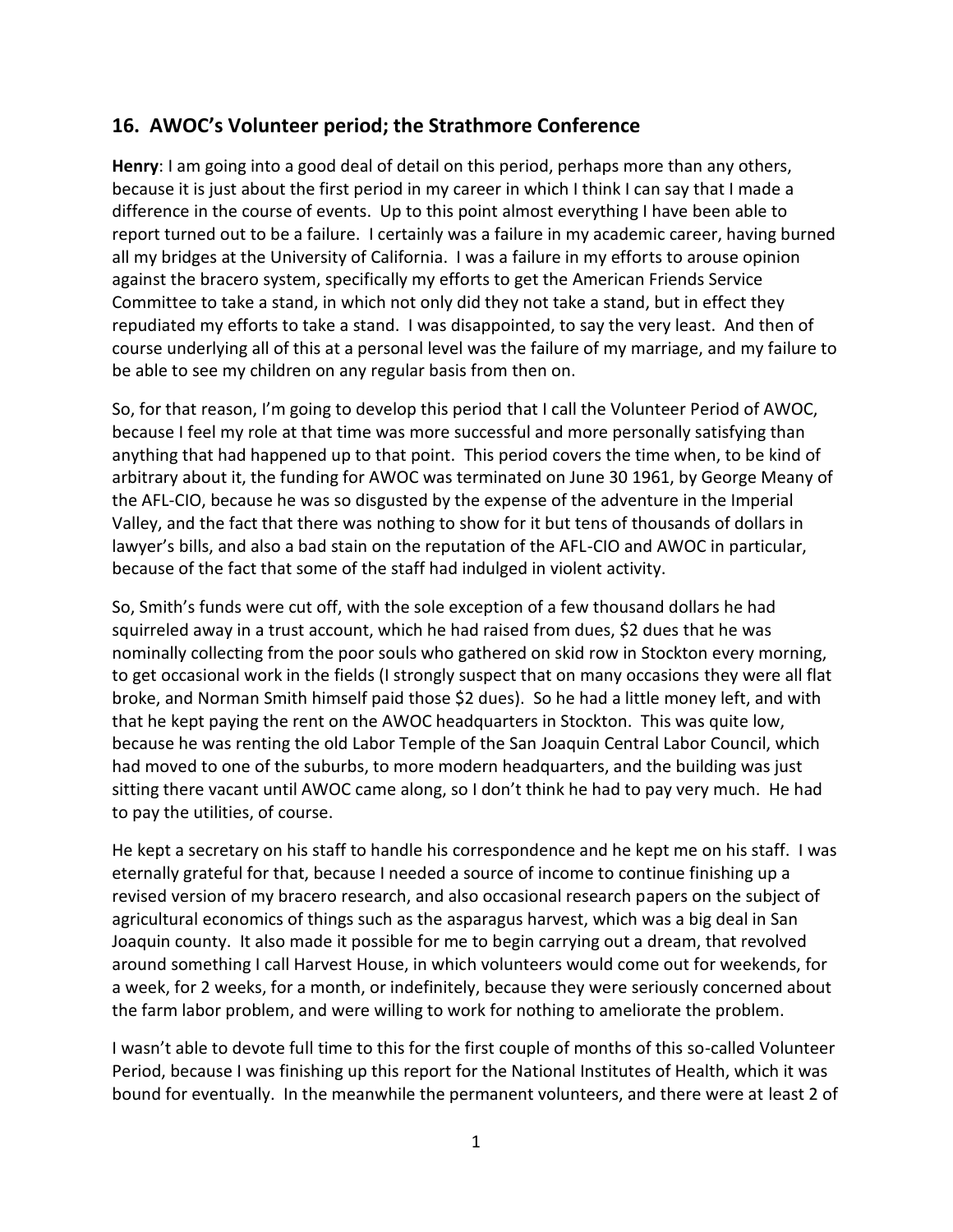them, I've mentioned them in the past but I'll mention them again because they were very important . One was Pat Bellamy, the other was Starry Kruger. The lived in this Harvest House full time, and made themselves useful to things like the child care center for the children of farm-laborer mothers who were out picking tomatoes or whatever it was, and couldn't afford to pay regular child care token salaries or hourly payments.

But along about the  $1<sup>st</sup>$  of August I was finished with my new and truncated report about the bracero research and was able to devote full time, so from then on the whole Volunteer Period bloomed, in various ways which I've talked about in the past and won't repeat now, but here's what I think is the really important basic point of the whole period, and that is that we kept AWOC alive. I'm convinced that it would have disappeared from view entirely if somebody hadn't been doing something, rather than sitting in the office as Normal Smith did, and licking his wounds like an old warrior, and feeling sorry for himself, and telling the way it used back in his heyday, which was the 1930s when he was organizing automobile workers. He never tired of telling those stores, but he had nothing to say about experiences organizing agricultural workers, because he didn't every organize any of them. You can't organize bums on skid row into any meaningful organization.

Among other things, I was trying to let outside forces know that AWOC was not dead, and that we were doing things. I wrote a rather lengthy booklet called "To Build a Union", which had to do specifically with some thoughts about how to organize farm workers, and how not to organize them, and I sent copies of that to the Ruther brothers. Walter Ruther was head of the old CIO wing of the AFL-CIO, what might be called the liberal wing, and of course Meany was head of the AFL wing, and I thought that if AWOC could be kept alive, that there was hope that the Ruther wing could become sufficiently interested to take over the torch that had been let drop and extinguished when Meany withdrew all the money, but Ruther himself had funds in his side of things, and so we hoped that there could be a revival of AWOC in a new direction if we kept things going.

I don't know who had the idea to begin with, but whoever it was, and it might have been I myself, but in any event it seemed to me that it would be a good to have a meeting of the various local groups that had started up after the withdrawal of funds from paid staff at a number of localities throughout the Central Valley. Some of the more serious members of AWOC kept things going on a volunteer basis, and called themselves Area Councils, and I thought that it would be a very useful exercise to have a meeting of the leaders and as many members as were able to come, to gather in one place to exchange ideas and to listen to reports from people who had been involved in previous organizing efforts dating all the way back to the 1930s, with the lessons that were to be learned from those previous efforts.

And so we began working on that on pretty much a full-time basis from the middle of November on, and decided that it was to be held in Tulare country, more specifically in a little town called Strathmore, which was one of several local groups that had continued to work together even without any funds at all from the outside. They themselves paid the rent on building in which they held meetings regularly, and they were so close to a number of other groups that at least we would have a pretty good turnout from those local people. We got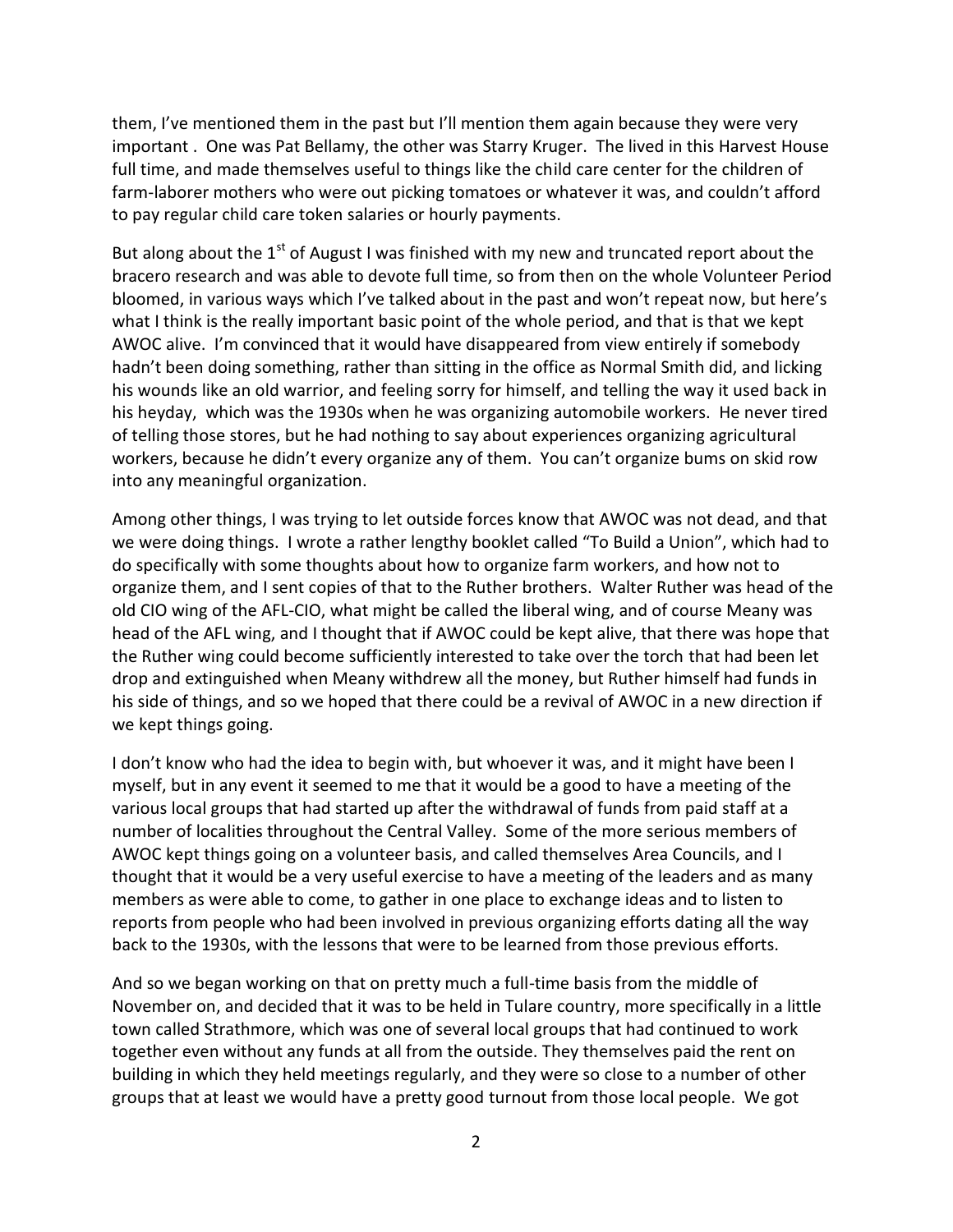them interested to the extent that they took it upon themselves to line up places where people could stay, and people coming to this conference were not looking for hotels and motels, they were willing to stay with friends, sleeping on couches or in sleeping bags. The same thing for feeding arrangements, we left this all up to volunteers at the local level.

We took it upon ourselves to send out letters of invitation to representatives of the previous organizing drives, and in some respects we were fortunate, and in some we were disappointed. To give you a couple of examples, we lucked out in that we were able to get the grand old man of the American liberal left, namely Norman Thomas, who had run for president six times, I believe, as a representative of the Socialist party. He was of course a democratic socialist, as distinguished from the authoritarian socialists of the Marxists, and he was going to be in Southern CA on a speaking tour at that time, and we were able to get a commitment that he would speak to our little conference. I guess it was going to be on the opening day, which was going to be Saturday Dec 1. Norman Thomas himself had been vitally involved in an effort to organize sharecroppers in the South in the mid-1930s, called the Southern Tenant Farmers Union, and it had a fair success for some years, and was really notable in the fact that it was the first effort to organize a biracial union on the south, and they succeeded in that, although the Ku Klux Klan tried to break them up many times with force and violence.

So anyway, Norman Thomas was going to speak to us, and we tried to get a speaker from one of the efforts that was made in the 30s in CA by the non-liberal left, that is the authoritarian left, and if they weren't Communists they were cheating the party out of its dues – probably the couldn't afford to pay the dues anyway. So there was no question about it that they were Communist influenced if not dominated, and we were willing to hear speakers from that point of view if we had been able to find any, but they were either all dead or they weren't willing to speak.

Then there was a group in the 1940s, led by Ernesto Galarza, which put a great deal of effort into organizing the biggest of all the many big agro-businesses, this was one called DiGorgio, the largest fruit grower and packer and shipper in the world, I guess. And they put up picket lines around the main ranch of the DiGorgio corporation, and maintained that picket line for a couple of years, and eventually had to admit defeat. I got to know Ernesto Galarza quite well. He appears as one of the main chapters in my book, along the Father McCullough, another important figure in history in my opinion. But Ernie wasn't willing to appear because at that time he was still resentful of my staying with AWOC. He felt that AWOC had undercut the very existence of his union, and that they deserved to get the support of the money that the AFL-CIO gave to Norman Smith.

Ernie Galarza was with AWOC. He was assistant director under Smith for a while, until he felt that when Smith signed up a worker who was a field worker rather than a packing-house worker, that the dues should have gone immediately to his, that it Galarza's, union, which had a charter from the AFL-CIO, even though it was being held in abeyance in favor of AWOC. And if Norman Smith had signed up any packing-house workers, which he never tried to do, that those dues would have gone to the packing-house union, which also had a charter for that branch of the industry. Well, as a matter of fact Smith kept them all in a trust fund and Galarza resigned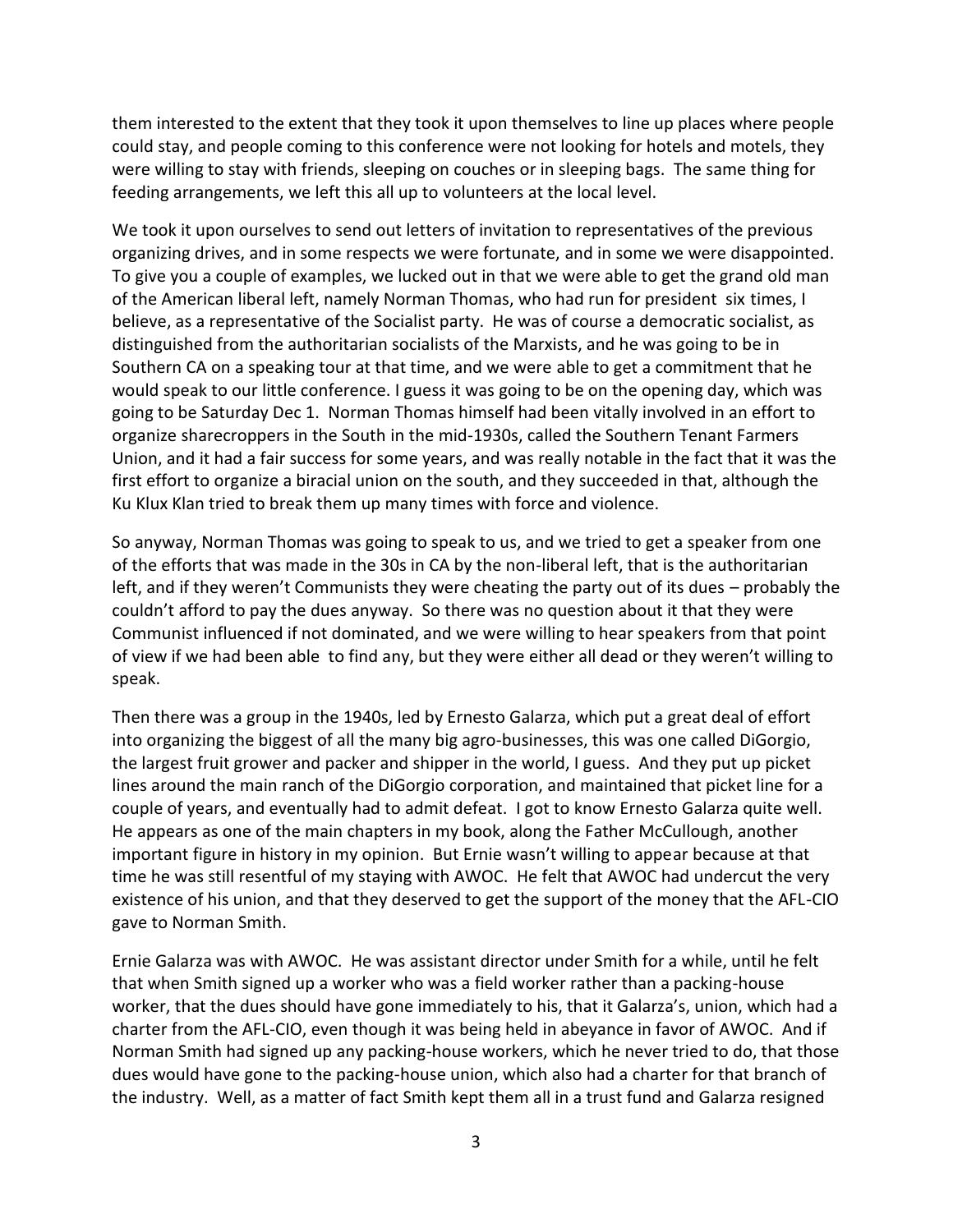in protest over that, and he would have liked me to resign with him, but I didn't. So he didn't appear at our conference.

We also sent an invitation to Cesar Chavez, who at this time was executive director for the Community Service Organization, which was the Mexican-American group that was primarily interested in the problems urban Spanish-speaking people; it taught them to attend classes in English if they couldn't speak the language well enough, and when they did know how to speak well enough, to get citizenship papers, register to vote, and the CSO handled things like police brutality problems, and so forth. Chavez felt the emphasis should be not on building the middle-class urban Mexican-American group, but on lifting up the under-class, meaning almost entirely agricultural workers, and at this very time in Dec of 61, he was engaged in an intramural fight with the president of CSO, named Tony Rios, who I also knew quite well, a nice buy, but there was an honest difference of opinion as to where emphasis should be placed. And Chavez just didn't have time to come to our conference, because he was engaged in this internal debate. He sent Dolores Huerta to represent him, and it would have been nice if Dolores had spoken on his behalf, and had spoken about the Chavez technique, which was to begin with small house meetings, in which he got maybe a half-dozen guys who were seriously interested and who were then willing to go out and talk to others in a kind of a cell division method.

As it turned out, we had as one of our speakers on this very method, none other than my close personal friend Father McCullough, and you may possibly recall that one of the side-effects of the disaster in the Imperial Valley was that Father McCullough and Father McDonald, the two prime movers of the effort to work with Spanish-speaking farm workers, including locals and braceros, the two padres had come down to the Imperial Valley to lead some union songs, and for their trouble they got fired from their positions working with the Spanish-speaking, because the archbishop of SF, who was nominally their boss, was on his death-bed, and the archbishop of San Diego, who had control over the Imperial valley priesthood, took great umbrage at their invading his jurisdiction.

But by Dec of 61, Father McCullough had become pastor of St. Ambrose church in Berkeley, located on Gilman St., and had a new archbishop after the old one had died, who was not unfriendly, and besides that, McCullough had worked out a way of presenting his pitch in which he pointed out that the system of beginning with small house meetings and gradually working outward had been used by the beginnings of the Catholic church itself, at the time when it was an illegal organization, and would have been thrown to the lions by the Romans, if they had tried to hold mass meetings. So with that background he was able to continue talking to groups such as ours.

We had a few other speakers, and that was the burden of the first day, which was Saturday. I was surprised and very, very happy that efforts succeeded to the extent that we overflowed the hall. We had a couple hundred people come to this conference, and that more than we had expected. There weren't chairs for everybody, so we had a standing-room audience for most of the sessions.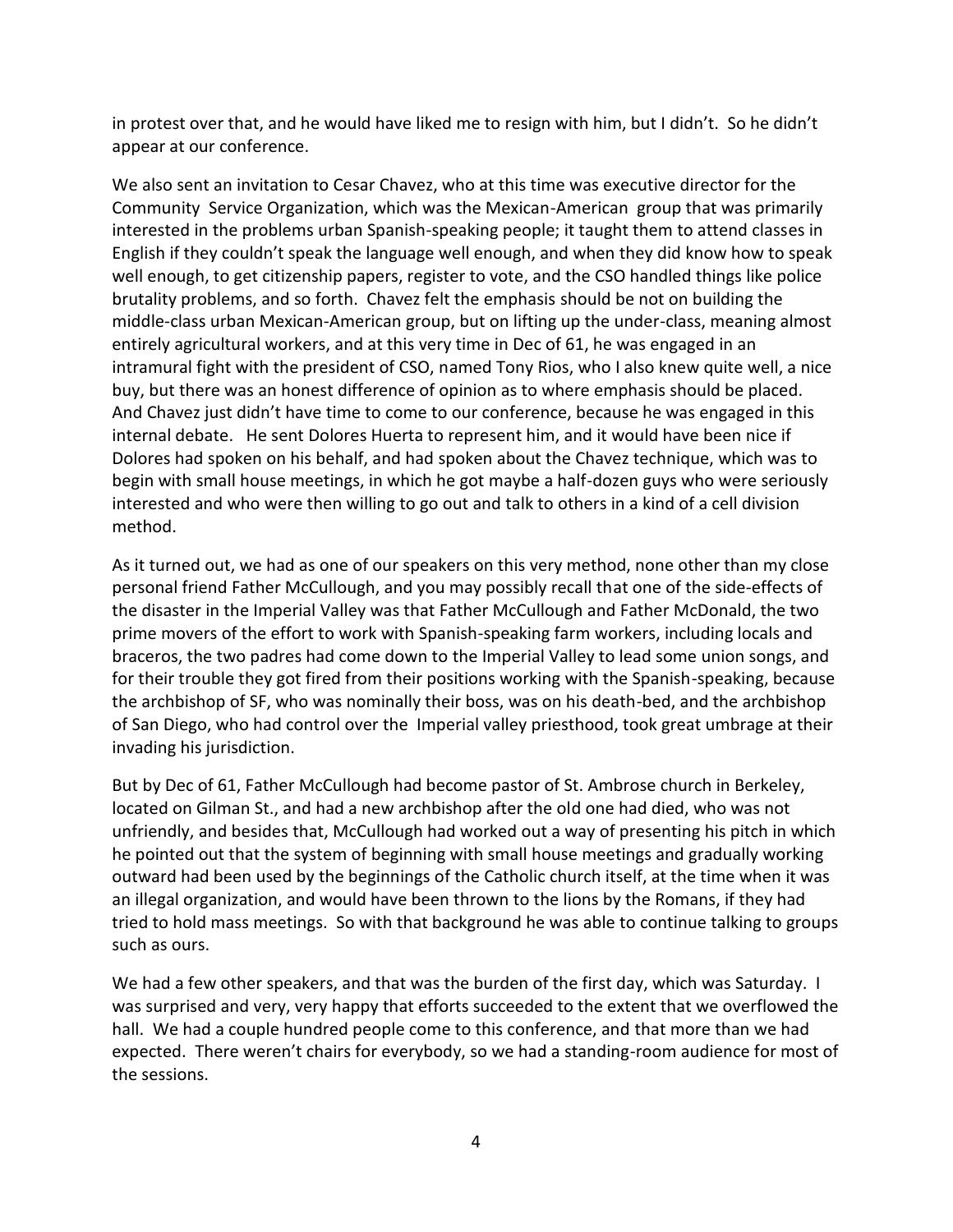Sunday was given over to decision-making and we had prepared some draft resolutions. One of the members of our Stockton group had written an open letter to the Secretary of Labor, a fellow named Dr. Goldberg, thanking him for taking a more liberal view toward the farm labor issue, things that might be done to help domestic workers and things that might be done to enforce the requirements of the bracero law, which in theory was supposed to prevent braceros from being used to lower wages, to break strikes, or anything of that sort. And this was couched in terms that the average worker could identify with, in a way that stuff that the stuff that I wrote would have been too academic. And so that was good, I was very happy to see that.

And then there were proposals for the type of organization that we should strive for, and certain limitations that might be placed, and it was deliberately intended that this evoke a discussion. For example, we talked about the issue of violence, and we began with a resolution that condemned violence and promised to practice non-violence. But then people began asking what do you do when the goons start beating you about the head with ax-handles, or threatening you with firearms. And somebody else said, what if we were to get the offer of aid and assistance from the Teamsters union, which is well known for fighting fire with fire, whenever they felt necessary. So there was a lively debate back and forth. It ended with our voting by a substantial majority to adhere to non-violence.

And then there was a discussion about whether we should accept aid and comfort, if it were offered, from an organization that was sympathetic to an authoritarian-left vision of the Good Society, meaning, and without naming names, the longshoreman's union, which was very friendly to the Soviet Union, which at that time was still riding high. Once again, after a lively discussion, I was happy to say that came down on the side of a democratic version of the left.

## **Eugene**: who posed these questions?

**Henry**: Our local group, the Stockton group, began with these draft resolutions, and maybe I drafted them myself, and they were approved by our group, but then it was necessary to sell them to the larger group, and in some cases we changed wording here and there.

I recall that I drew up something to the effect that we should not only have elections, for leadership at every level within our organization, but that these elections should involve choices. In other words, that we try to avoid one man or woman candidacies for any office, that there should be a choice, and this didn't pass. I guess people had in mind some figure so universally beloved and in fact this became a real problem later on, in the case of Chavez himself.

But all of this kind of discussion was quite new to many of the people involved, and I think it was very healthful.

Finally, we had a speech from Norman Smith himself, I think that he wanted it that way, and I guess the planning committee felt he was entitled to it, so he went on at great length, as he always did, and finally came down to cases in a way which was unscripted, I didn't know it was coming, nobody knew it was coming. But he pointed out that the national AFL-CIO was about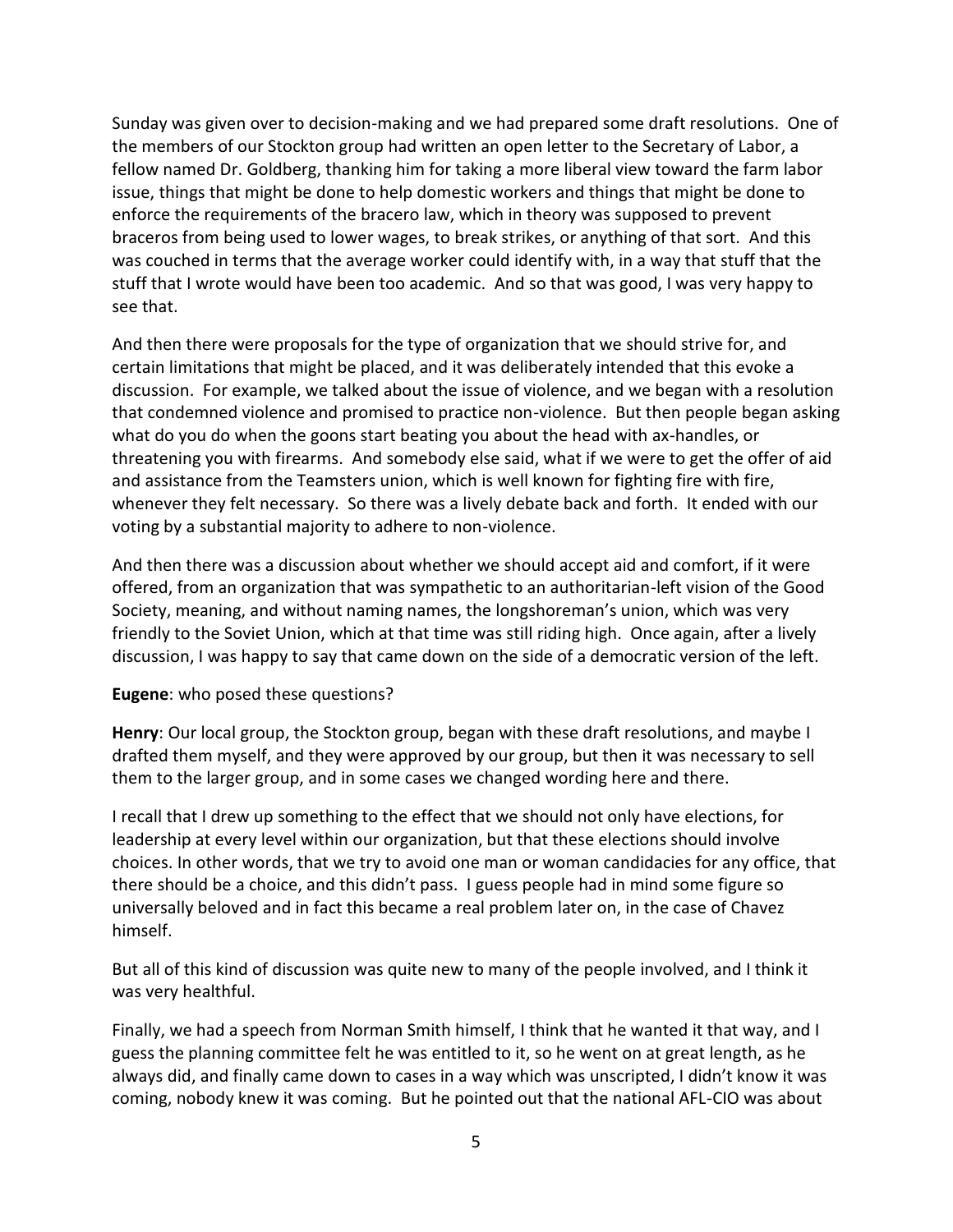to hold its biennial national convention in Miami Beach FL, in fact the opening session was to be on Fri Dec 9, and here we were on Sun afternoon Dec 2. And Smith pointed out to us, to our great surprise, that under the bylaws of the national organization, the AWOC was entitled to a voting delegate to that national convention, and an alternate if for some reason the voting delegate were unable to attend some session.

Well, as if by an invisible hand I got to my feet and I made a motion, that we pass around a hat or two and take up a collection to send a delegate and an alternate to Miami Beach, and to make a pitch to the national convention, that funding be restored to AWOC. This motion was seconded and was passed by acclamation, and a hat was indeed passed around, and \$317 was collected. The idea being  $-1$  don't remember the details, I was in a euphoric state  $-$  it was assumed that the cheapest way to travel would be to drive. Gasoline was cheap at that time. By sharing the driving it would be possible to get to Miami Beach by Friday. Also it would save money for motels because one person could sleep while the other was driving. A lot of this was taken for granted.

Then there came the time for choosing the delegate and alternate. As I say, there hadn't been any opportunity to think about this in advance, but somehow or other, from the fact that a certain woman had spoken eloquently in a number of the earlier discussions, she was nominated for delegate. Her name was Maria Moreno. And true to what I would have hoped, someone else was also nominated, so it was a contest. I can't remember the name of the other guy, but Maria won out, fair and square. And then for the alternate there was also a contest, this time between the chairman of the Strathmore area council, who had had a lot to do with helping with all of the arrangements, and there was another nominee, but the chairman of the local area council was elected fair and square.

Then there came a fascinating discussion in which someone pointed out that it wouldn't look right to have a man and woman who weren't married, driving across the country, unchaperoned, in an automobile. Well, I thought this was delightful because it showed that the farm workers themselves were kind of the backbone of American propriety, not a bunch of hoodlums.

One of the proposals for handling this question of propriety was to have their respective spouses accompany them, but somebody else pointed out that they weren't active in the farm labor movement. Eventually a couple of other people who were active in their respective area councils were elected, one a woman and one a man, and so I guess they all drove in a car with the women sitting in the back seat and the men in the front seat. When they were to stay in a motel they would rent two different rooms. So there was no problem, and it worked out fine.

I do believe that they got down to Miami Beach in time to register at the opening of the convention. There are some details that are not part of any historical record that I know of, and unfortunately all the principals are now deceased, that is, Maria Moreno herself, and this fellow. It should be remembered that all of this was 55 years ago. It was a very important event in more ways than one. At this very moment a woman is making a documentary and has received a large grant from the National Endowment for the Humanities to make a